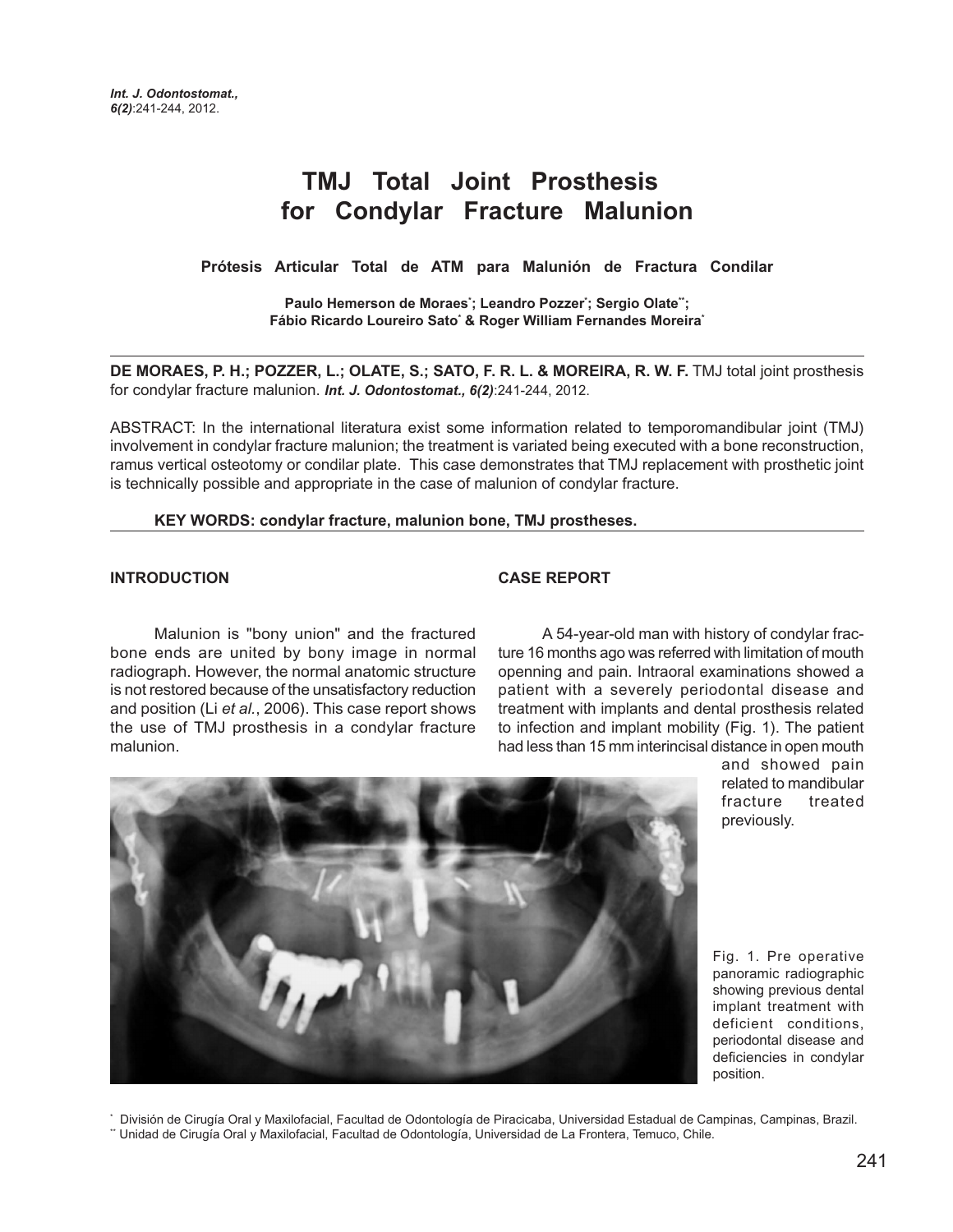

Fig. 2. Preoperative view of temporomandibular joint (coronal computed tomogram), with a malunionn of left condile.



Fig. 3. Stereolithographic model used for confection of TMJ prosthesis.



Fig. 4. Condyle removed showing malunion by failure of the internal fixation.

Previously to TMJ treatment all remaining teeth and implant were removed due to periodontal disease for further rehabilitation using a new dental implants installed in an adequately position with good bone support.

Computed tomography (CT) confirmed condylar fracture malunion by failure of the internal fixation (Fig. 2). A series of CT sections (1mm cuts) was used to reconstruct a stereolithographic model (Fig. 3). A mock operation was done on the model and sent to TMJ for fabrication of customized prosthesis. To maintain the occlusal vertical dimension (OVD), provisional dental prostheses were made and these values were used during the manufacture and installation of the TMJ. Surgical approach was through preauricular and submandibular incisions. The condyle was removed and fixation system (Fig. 4). The glenoid fossa implant was inserted followed by the condylar implant (Fig. 5) and into surgical room the patient presented an open mouth almost to 35 mm. After 12 months of followup, the TMJ showed good skeletal and occlusal stability (Fig. 6), mouth opening was 35 mm and no pain is present (Fig. 7).

# **DISCUSSION**

A history of multiple previous failed operations is the most common criterion for inclusion for selection TMJ (Mercuri 1998; Wolford et al., 2003a, 2003b; Guarda-Nardini et al., 2008; Mercuri, 2006). The choice of non-bone grafts for TMJ reconstruction was performed by the knowledge of the biology autogenous tissues grafting that success require the host site have a rich vascular bed. Unfortunately, the scar tissue encountered in multiplex patients who have undergone surgeries does not provide an environment conducive to he predictable and occasionally success of free vascularized autogenous tissue grafts. The most important principle in TMJ alloplastic reconstruction is primary stability of the device components immediately after implantation (Mercuri, 2006). The most patients presenting with indications for total TMJ alloplastic reconstruction have distorted anatomy caused by either numerous failed prior surgical interventions/materials or primary or secundary joint disease compounds the stability problems in the TMJ area (Guarda-Nardi et al.; Mercuri, 1998). This finding makes it extremely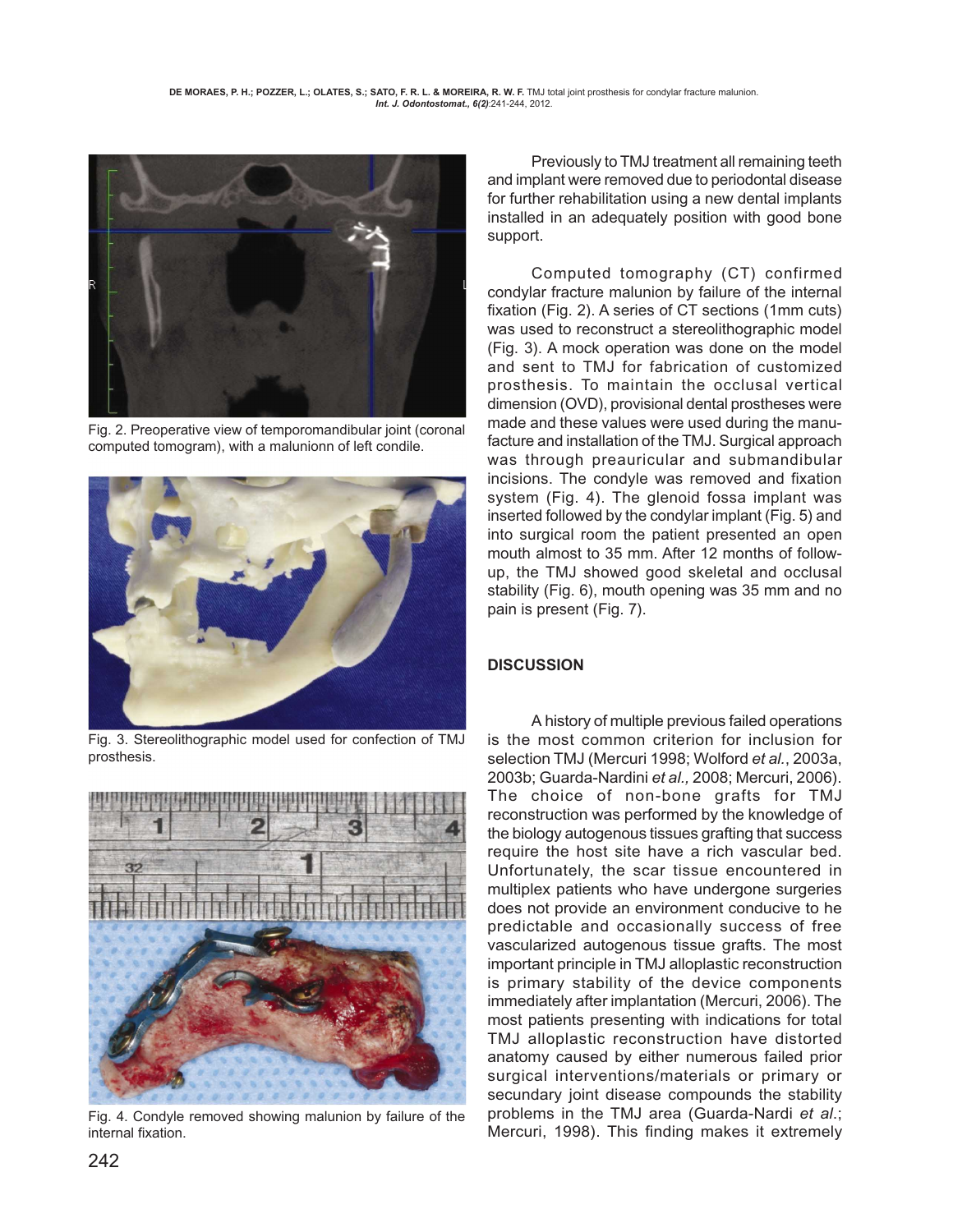

Fig. 5. Operative image with the glenoid and condylar component installed; a prearicular and submandibular approach was used.



Fig. 7. One year follow-up showing 35mm open mouth and patient free of pain.



Fig. 6. Postoperative panoramic radiograph shoeing the TMJ prosthesis in adequate position and implant installed in the mandible and maxilla for fixed dental rehabilitation.